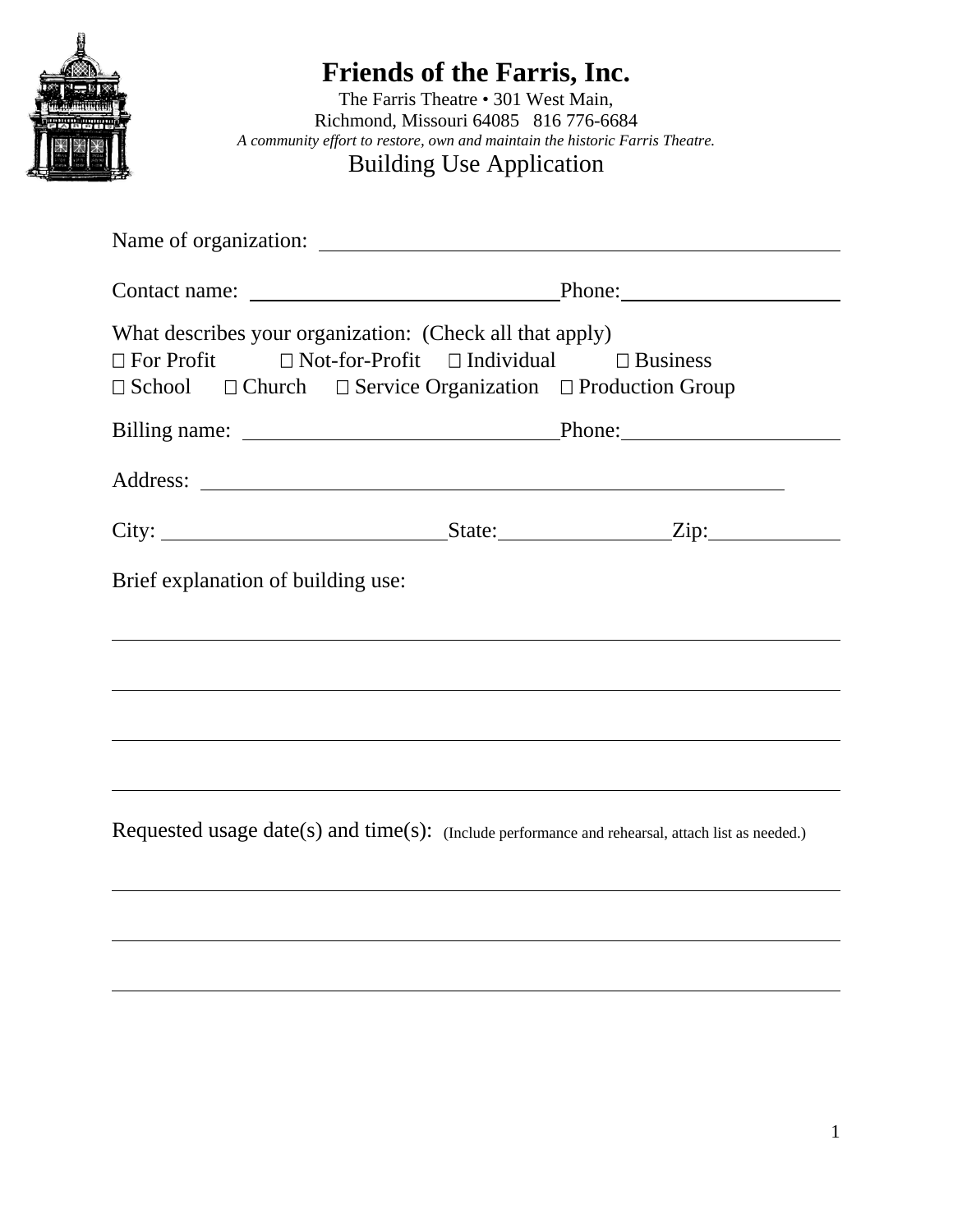## Calculation of Fees

|                       | <b>Building Use Fee</b>                                                    |                                                                                                                                                                                                                                                                                                                     |                      |                       |
|-----------------------|----------------------------------------------------------------------------|---------------------------------------------------------------------------------------------------------------------------------------------------------------------------------------------------------------------------------------------------------------------------------------------------------------------|----------------------|-----------------------|
|                       |                                                                            | $\frac{1}{\sqrt{1-\frac{1}{2}}\sqrt{1-\frac{1}{2}}\sqrt{1-\frac{1}{2}}\sqrt{1-\frac{1}{2}}}}$ Rehearsals @ \$                                                                                                                                                                                                       |                      | $\sim$                |
|                       |                                                                            | Perromances @ \$ 8                                                                                                                                                                                                                                                                                                  |                      | $\int$                |
|                       | Production and House Staff Fee<br><b>Stage Lighting Control Technician</b> |                                                                                                                                                                                                                                                                                                                     |                      |                       |
|                       |                                                                            | $\sim$ Rehearsals @ \$                                                                                                                                                                                                                                                                                              |                      | $\sim$                |
|                       |                                                                            |                                                                                                                                                                                                                                                                                                                     |                      |                       |
|                       | Sound Equipment Control Technician                                         |                                                                                                                                                                                                                                                                                                                     |                      |                       |
|                       |                                                                            | $\blacksquare$ Rehearsals @ \$                                                                                                                                                                                                                                                                                      |                      | $\frac{1}{2}$         |
|                       |                                                                            | Perromances @ \$                                                                                                                                                                                                                                                                                                    |                      | $\frac{1}{2}$         |
|                       |                                                                            | Ticket Window Operator $\qquad \qquad \qquad \textcircled{8}$ =                                                                                                                                                                                                                                                     |                      | $\frac{1}{2}$         |
|                       | Ushers                                                                     | $\frac{1}{2}$ $\frac{1}{2}$ $\frac{1}{2}$ $\frac{1}{2}$ $\frac{1}{2}$ $\frac{1}{2}$ $\frac{1}{2}$ $\frac{1}{2}$ $\frac{1}{2}$ $\frac{1}{2}$ $\frac{1}{2}$ $\frac{1}{2}$ $\frac{1}{2}$ $\frac{1}{2}$ $\frac{1}{2}$ $\frac{1}{2}$ $\frac{1}{2}$ $\frac{1}{2}$ $\frac{1}{2}$ $\frac{1}{2}$ $\frac{1}{2}$ $\frac{1}{2}$ |                      | $\frac{1}{2}$         |
|                       | <b>Custodial Fee</b>                                                       |                                                                                                                                                                                                                                                                                                                     |                      | $\sim$                |
|                       | <b>Other Fees/Damages</b>                                                  |                                                                                                                                                                                                                                                                                                                     |                      | $\frac{1}{2}$         |
| Sub Total             |                                                                            |                                                                                                                                                                                                                                                                                                                     | $\frac{1}{\sqrt{2}}$ |                       |
| Less Deposit Paid on: |                                                                            |                                                                                                                                                                                                                                                                                                                     |                      | \$(                   |
|                       | Add for final settlement charges                                           |                                                                                                                                                                                                                                                                                                                     |                      | \$                    |
|                       | <b>Total Amount Due</b>                                                    |                                                                                                                                                                                                                                                                                                                     |                      | \$                    |
|                       | Send bill as agreed<br>Ш                                                   | Deposit enclosed                                                                                                                                                                                                                                                                                                    |                      | Full payment enclosed |

*Friends of the Farris, Inc. will always issue a receipt and provide a copy of this information.*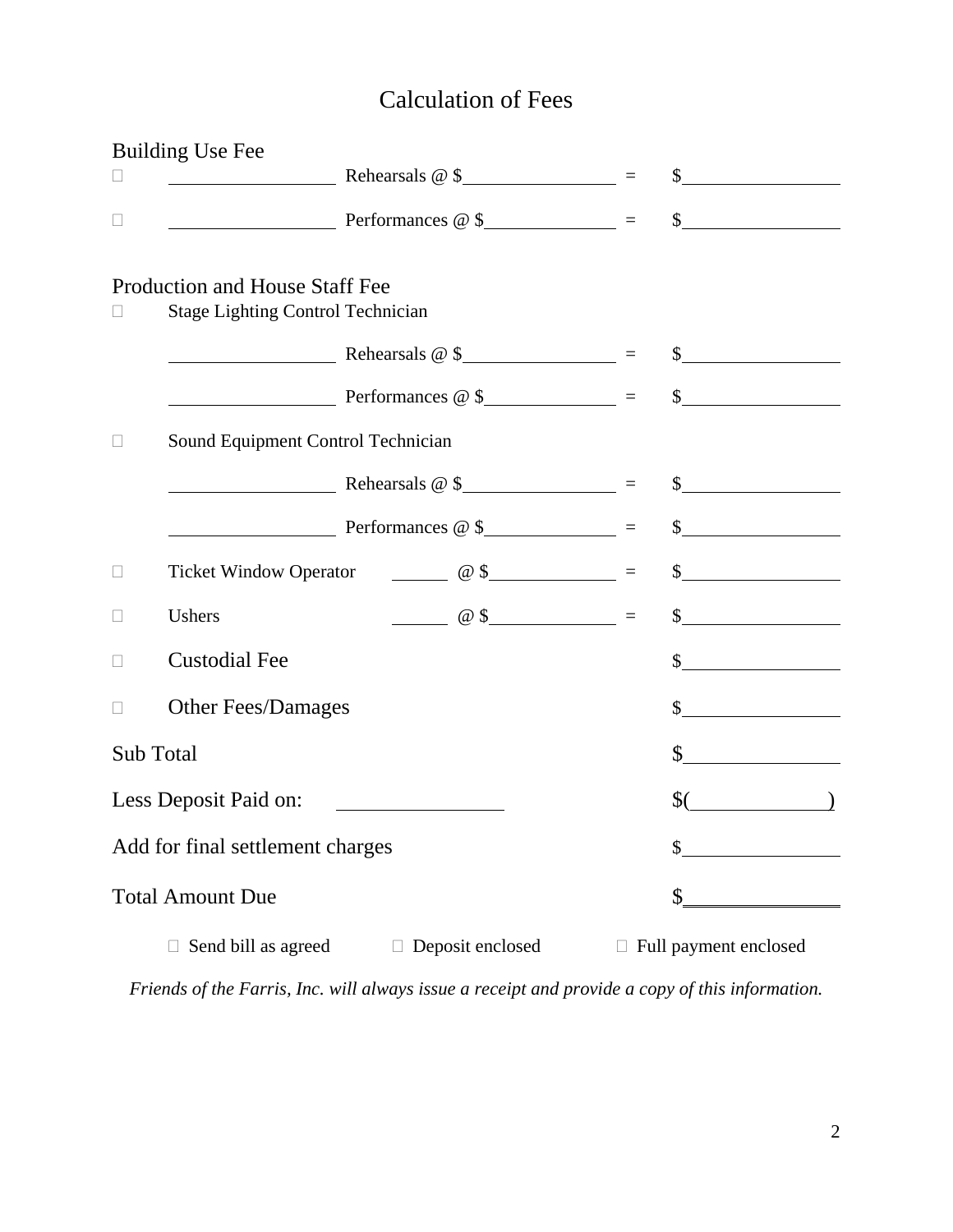Will admission be charged?  $\Box$  Yes  $\Box$  No If yes, list amount:

Expected attendance:

Will you be bringing in special equipment, etc.? If so, please describe:

Will you need assistance from the Farris Production/House Staff?

Additional Information:

l,

#### **ACKNOWLEDGMENT:**

I have read the contract/fee schedules/applications. I agree to follow all rules and regulations as set out in the above mentioned documents.

I hereby agree to defend (with attorneys acceptable to the Friends of the Farris, Inc.), indemnify, protect and hold harmless the Friends of the Farris, Inc. and its officers, agents, representatives and employees from and against any and all damage loss, claim, liability and expense including but not limited to actual attorney's fees and legal costs incurred directly or indirectly by reason of the use of occupancy of the Friends of the Farris, Inc. property, the act or omissions of me/us, our agents, employees, licensees or invitees or any claim, demands, damage suit or judgment brought by or on behalf of any person or persons for damage, loss, or expense due to, but not limited to bodily injury or property damage sustained by such person or persons which arise out of, are occasioned by, or are in any way attributable to me/us, our agents, employees, licensees or invitees or our use of the Friends of the Farris, Inc. properties.

In order to confirm your event, you must return this Acknowledgment signed along with the security deposit two weeks prior to the event. The balance of the rental fee is due before the event begins.

|                                                  | Date:  |
|--------------------------------------------------|--------|
|                                                  | Title: |
| <b>Received for Friends of the Farris, Inc.:</b> |        |
| By:                                              | Date:  |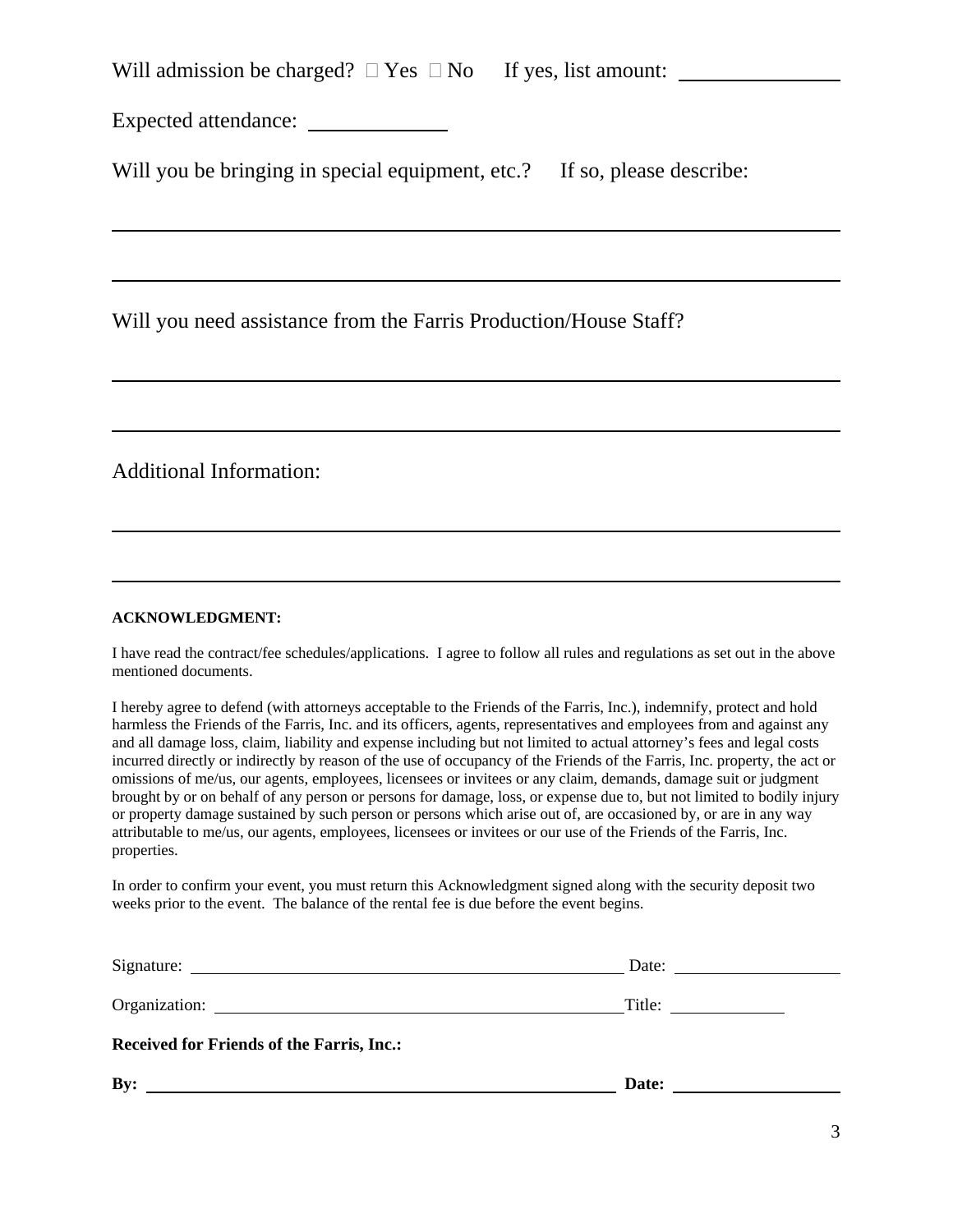## **Building Use Fee Schedule**

Revised March 2018

| <b>Standard Fee Minimum</b>                                              | Eight-hour usage                                                                                                                                                                                                                | \$550         |
|--------------------------------------------------------------------------|---------------------------------------------------------------------------------------------------------------------------------------------------------------------------------------------------------------------------------|---------------|
|                                                                          | <b>Four-hour usage</b>                                                                                                                                                                                                          | \$300         |
| <b>Not-for-Profit Fee Minimum</b>                                        | Eight-hour usage                                                                                                                                                                                                                | \$450         |
|                                                                          | Four-hour usage                                                                                                                                                                                                                 | \$250         |
| <b>RCCAA</b>                                                             |                                                                                                                                                                                                                                 | \$300         |
|                                                                          | **Hourly rate over the 8- hour/4- hour usage per contract: \$25.00/hour                                                                                                                                                         |               |
| <b>Off Peak Hours:</b>                                                   | <b>Four-hour usage</b>                                                                                                                                                                                                          | \$200         |
|                                                                          | Start and end time must occur Monday-Thursday 6:00 a.m.-4:00 p.m.                                                                                                                                                               |               |
| $$50.00$ minimum                                                         |                                                                                                                                                                                                                                 |               |
| Hourly rate over 4- hour usage per contract: \$25.00/hour                |                                                                                                                                                                                                                                 |               |
| Event may be open to the public or a private party, selected group, etc. | During off peak hours usage no admission may be charged, no free-will offering or donations may be accepted,<br>no advance ticket sales, no reserved seating, general admission seating only, no rehearsals, no advance set-up. |               |
| <b>Rehearsal and Set-Up</b>                                              |                                                                                                                                                                                                                                 | \$25 per hour |
| typical movie or live performance show times.                            | All rehearsal and set-up times are scheduled at the discretion of Friend of the Farris, Inc. Rehearsals are not scheduled during                                                                                                |               |
| <b>RCCAA Rehearsal fee</b>                                               |                                                                                                                                                                                                                                 | \$25          |
| <b>Rehearsal Hall Rental-Flat Fee with Farris Theatre Rental</b>         |                                                                                                                                                                                                                                 | \$75          |
| Rehearsal Hall Rental (Only the hall-4 hour) Minimum \$50.00             |                                                                                                                                                                                                                                 | \$100         |

**Clean up and Damage Deposit must accompany building use form to complete rental-\$200** 

*Contracted rates available for 10 or more usages within a 12-month period.* 

### **Production and House Staff**

| <b>Stage Lighting Control Technician</b>              | \$20 per hour |
|-------------------------------------------------------|---------------|
| <b>Sound Equipment Control Technician</b>             | \$20 per hour |
| External plug-ins to our light and sound boards       | \$20.00       |
| (This will include one hour of our technician's time) |               |
| <b>Reserve Seat Ticket Sales</b>                      | \$10 per hour |
| <b>Ushers</b>                                         | \$10 per hour |

*Friends of the Farris, Inc. reserves the right to require a pre-determined number of ushers, ticket booth operators, or production staff for any event.*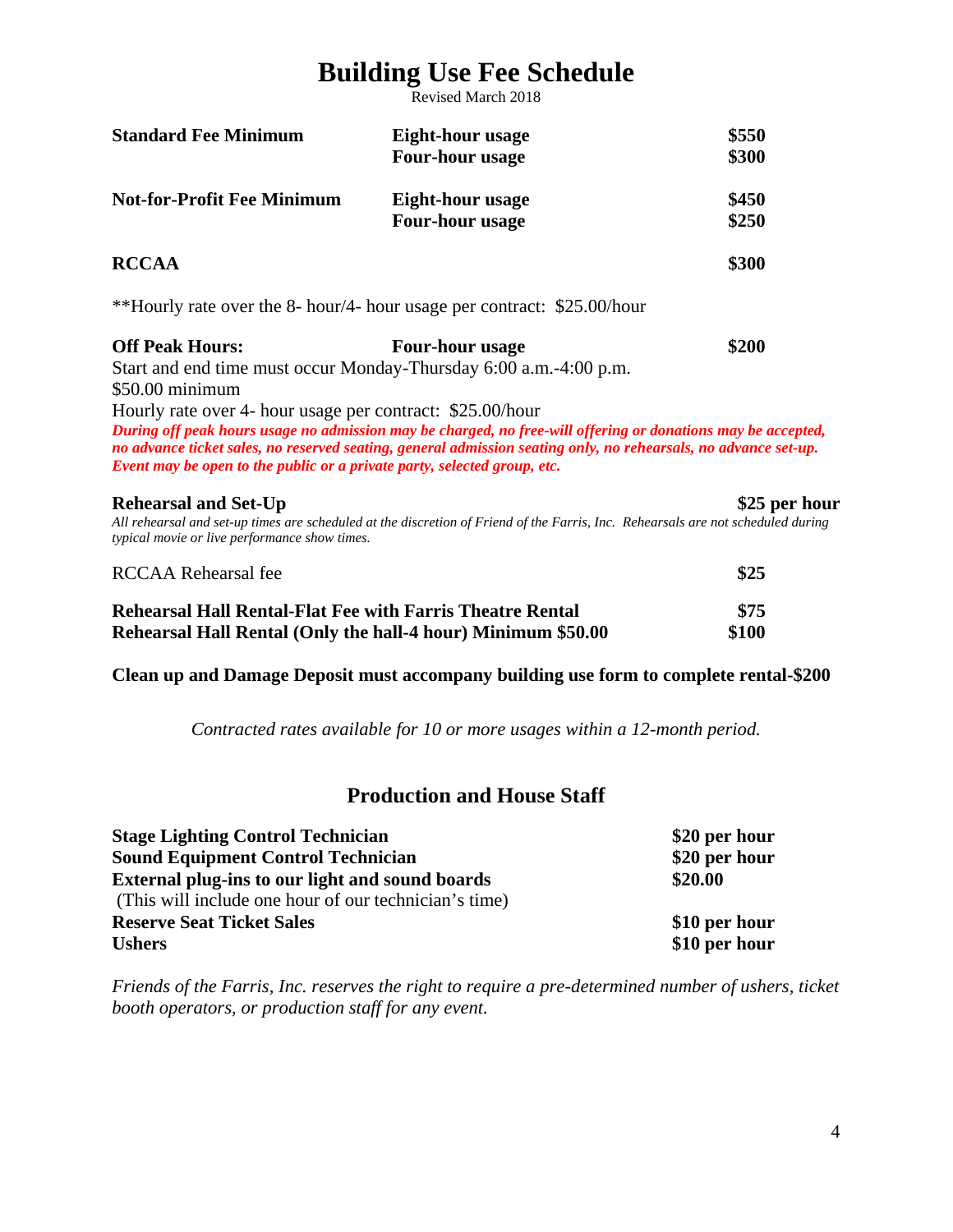### **Friends of the Farris, Inc. Building Policies**

The clean up of concession related items in the auditorium and general housekeeping is included in the building use fee.

**An additional custodial fee of \$100 for the backstage area, downstairs restrooms, dressing rooms, and the green room will apply as needed.** 

#### **The building must be opened and closed by an employee or volunteer of Friends of the Farris, Inc.**

Application for use must be received 10 days prior to building use. Building is available on a first come, first served basis. Cancellations must be received five business days in advance to avoid \$50 cancellation fee.

#### *The Concessions are operated by and at the discretion of Friends of the Farris, Inc.*

#### **Friends of Farris, Inc. Farris Theatre Use Policy**

The Friends of the Farris, Inc. is a member based, not-for-profit Corporation, which owns and operates the Farris Theatre. The Farris Theatre is a turn of the century treasure and many individuals worked very hard to restore it. We are very proud of the theatre and we ask that you please respect it. Here are the guidelines for renting the Farris.

BUILDING USE FORM: The theatre will only rent to those who fill out the proper Building Use Application form. The event date will not be added to the calendar until this form has been filled out. Cancellations are subject to penalty and, must be received by ten business days in advance of an event.

RENTAL RATES: individuals, businesses and organizations can rent the theatre based on a rate schedule approved by the Board of Directors.

CLEANUP AND DAMAGE DEPOSIT: Cleanup is to be provided by the group, individual or organization renting the theatre. A deposit check of \$200 is required at the time of signing the building use form and will be deducted from the building use fee after the event if cleanup is sufficient. Additional charges, if any required, will be deducted from this deposit. A cleanup requirement sheet is included at the end of this section.

LABOR: In order to ensure the protection of all in-house equipment, the theatre may require a renter to utilize the house maintenance and technical staff of the theatre for their event. The renter will be billed at rates listed in the building use form. The Board of Directors shall have the right to waive this requirement if the renter has trained employees and/or volunteers to provide technical services.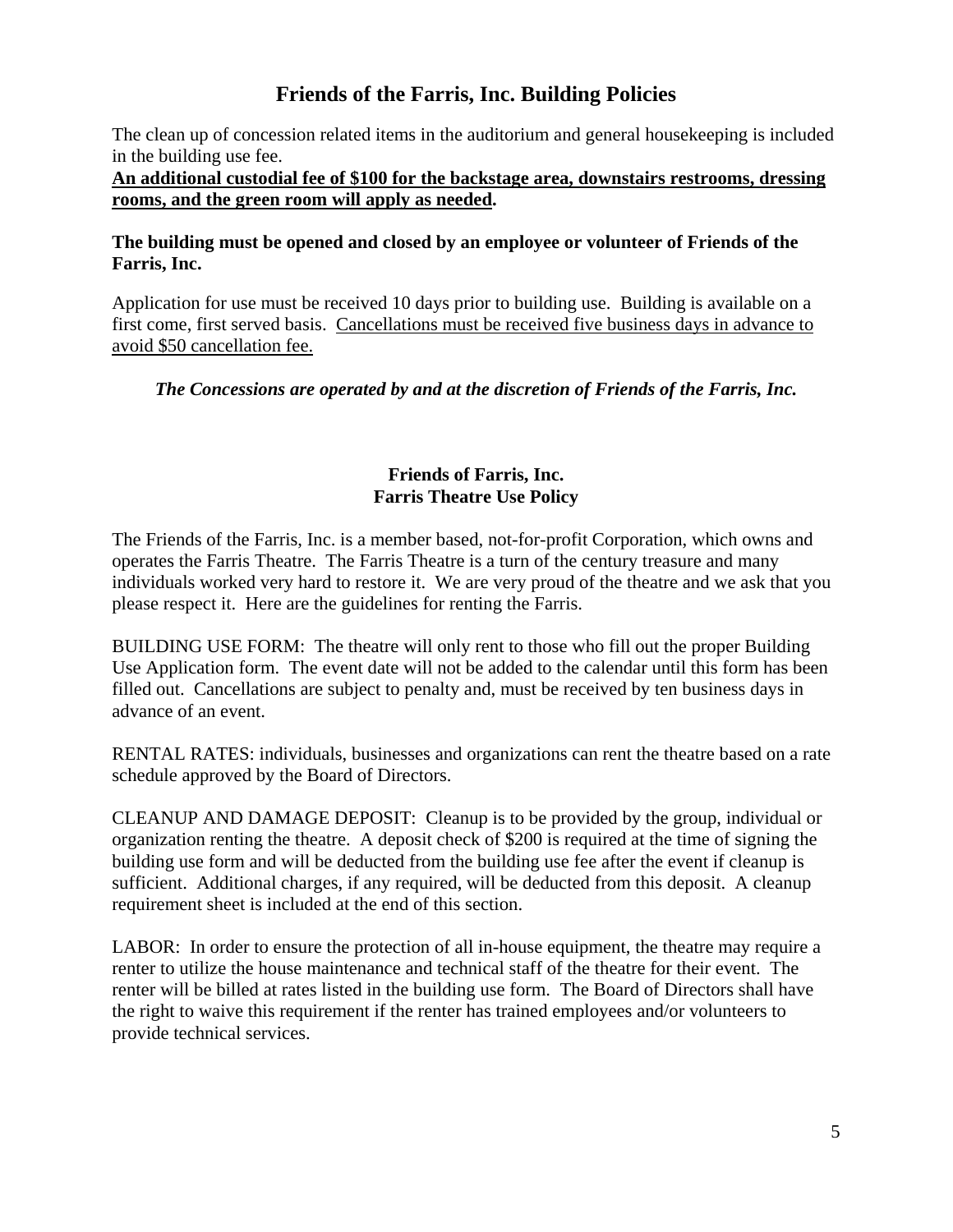DISCRETIONARY BOOKING: Two weeks prior to a live performance, which is in rehearsal at the Farris, the Board of Directors reserves the right to limit scheduling of another live performance event.

INSURANCE: All theatre renters will be required to provide general liability insurance to cover their activities in the theatre, including load-in, load-out, rehearsals, and any time spent by their participants on the premises.

PRODUCTION EQUIPMENT: Renters of the theatre will be provided basic sound services and basic stage lighting at no additional charge. Additional equipment, technical services, sound and stage lighting are available upon request for an additional fee.

THEATRE CONCESSIONS: The Farris reserves the exclusive right to operate the concession area.

USHERS: The Farris reserves the right to require clients using the theatre to supply their own ushers for an event. If the client wishes, the Farris will supply ushers at an expense- see fee schedule.

**CLEAN UP:** The renter is responsible for clean up and trash removal. This generally would not include the audience area. Renter is responsible for clean up of the stage area and downstairs, including decorations, garbage, tape, drinks and food. An additional fee may be required when, in the judgment of the Board of Directors, janitorial services in excess of normal clean-up, or utilities other than normal may be needed, or the possibility of damage to the facility is greater than normal.

### **CLEAN UP/STRIKE**

- 1. Please put everything back in its proper place. This includes: backstage, onstage, downstairs, lobby, house, and above stage.
- 2. You may use the Farris vacuums, brooms, and cleaning supplies.
- 3. Vacuum and sweep all areas. This includes onstage, backstage, stairs, downstairs.
- 4. Mop bathroom and stage floors.
- 5. Clean bathroom, dressing room and green room mirrors
- 6. Remove all trash and trash bags from building and place in dumpster on west lot near fire escape.
- 7. Clean kitchen area in greenroom.
- 8. Clean downstairs bathrooms.